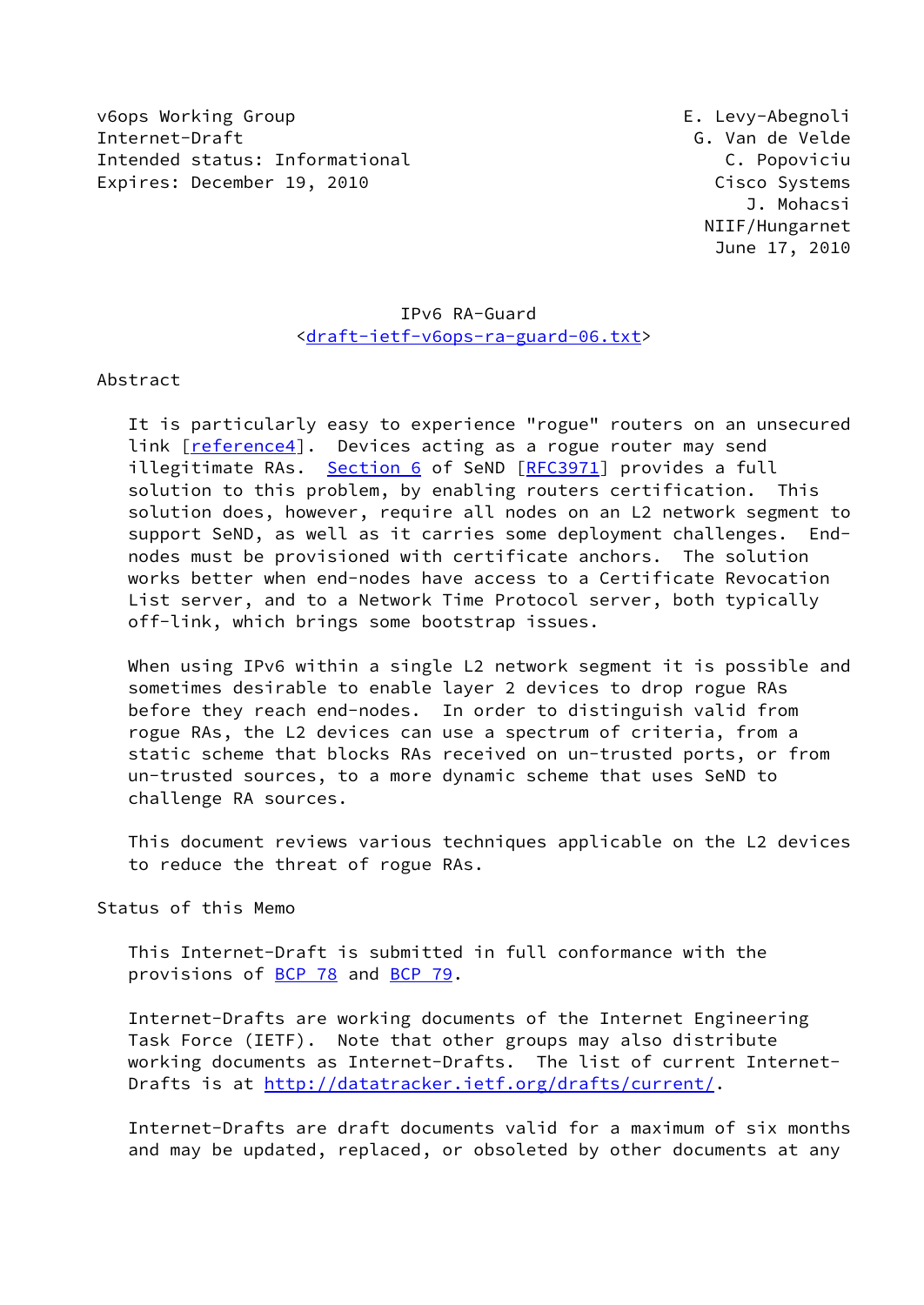Internet-Draft IPv6 RA-Guard June 2010

 time. It is inappropriate to use Internet-Drafts as reference material or to cite them other than as "work in progress."

This Internet-Draft will expire on December 19, 2010.

Copyright Notice

 Copyright (c) 2010 IETF Trust and the persons identified as the document authors. All rights reserved.

This document is subject to **[BCP 78](https://datatracker.ietf.org/doc/pdf/bcp78)** and the IETF Trust's Legal Provisions Relating to IETF Documents [\(http://trustee.ietf.org/license-info](http://trustee.ietf.org/license-info)) in effect on the date of publication of this document. Please review these documents carefully, as they describe your rights and restrictions with respect to this document. Code Components extracted from this document must include Simplified BSD License text as described in Section 4.e of the Trust Legal Provisions and are provided without warranty as described in the Simplified BSD License.

 This document may contain material from IETF Documents or IETF Contributions published or made publicly available before November 10, 2008. The person(s) controlling the copyright in some of this material may not have granted the IETF Trust the right to allow modifications of such material outside the IETF Standards Process. Without obtaining an adequate license from the person(s) controlling the copyright in such materials, this document may not be modified outside the IETF Standards Process, and derivative works of it may not be created outside the IETF Standards Process, except to format it for publication as an RFC or to translate it into languages other than English.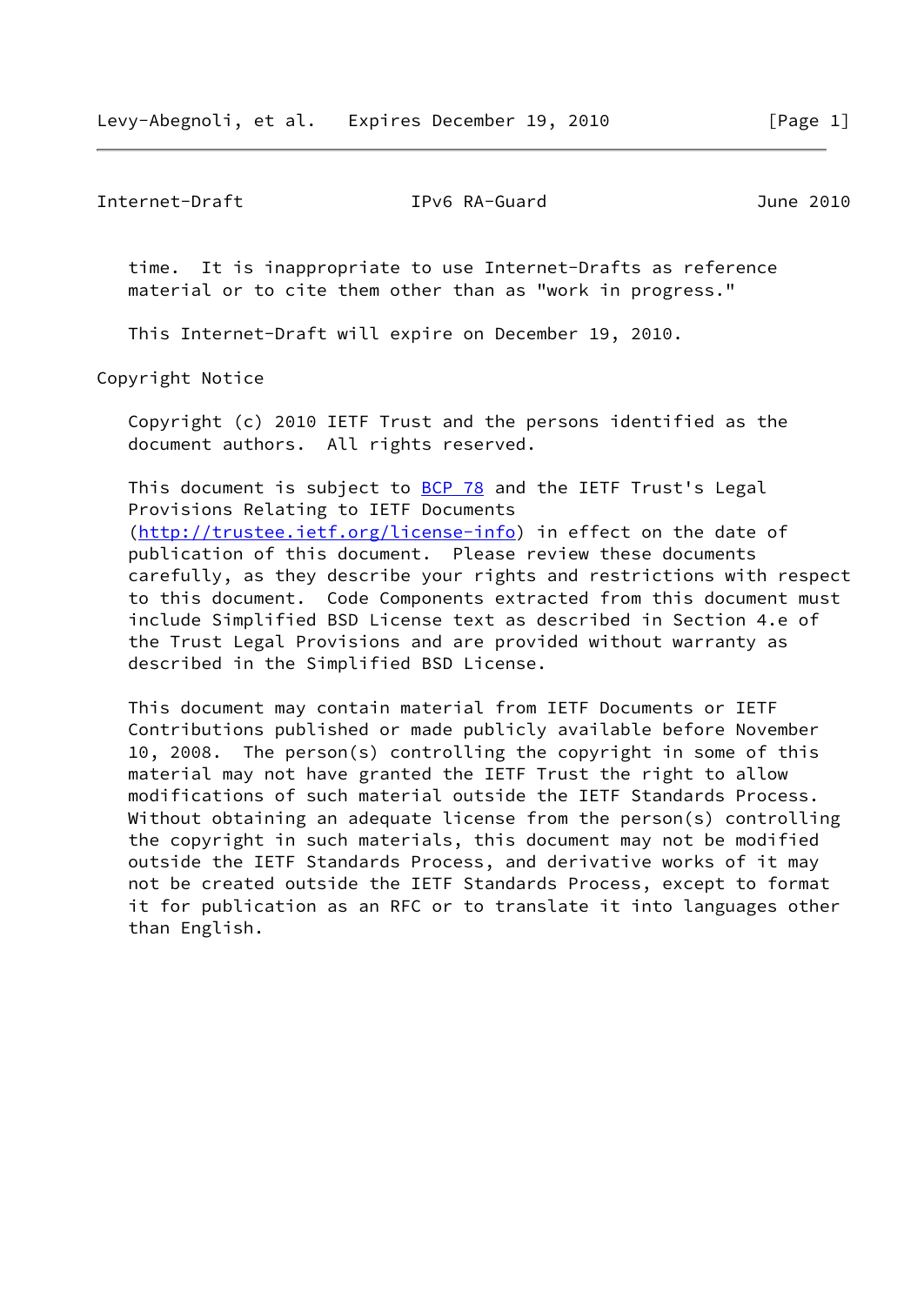Levy-Abegnoli, et al. Expires December 19, 2010 [Page 2]

Internet-Draft IPv6 RA-Guard June 2010

# Table of Contents

| 3.                                  |  |  |  |  |  |  |
|-------------------------------------|--|--|--|--|--|--|
|                                     |  |  |  |  |  |  |
|                                     |  |  |  |  |  |  |
|                                     |  |  |  |  |  |  |
| RA-Guard Use Considerations 8<br>5. |  |  |  |  |  |  |
| 6.                                  |  |  |  |  |  |  |
| Security Considerations $\cdots$ 8  |  |  |  |  |  |  |
| 8.                                  |  |  |  |  |  |  |
|                                     |  |  |  |  |  |  |
| 9.1. Normative References 9         |  |  |  |  |  |  |
| 9.2. Informative References 9       |  |  |  |  |  |  |
|                                     |  |  |  |  |  |  |
|                                     |  |  |  |  |  |  |

# $\overline{\phantom{0}}$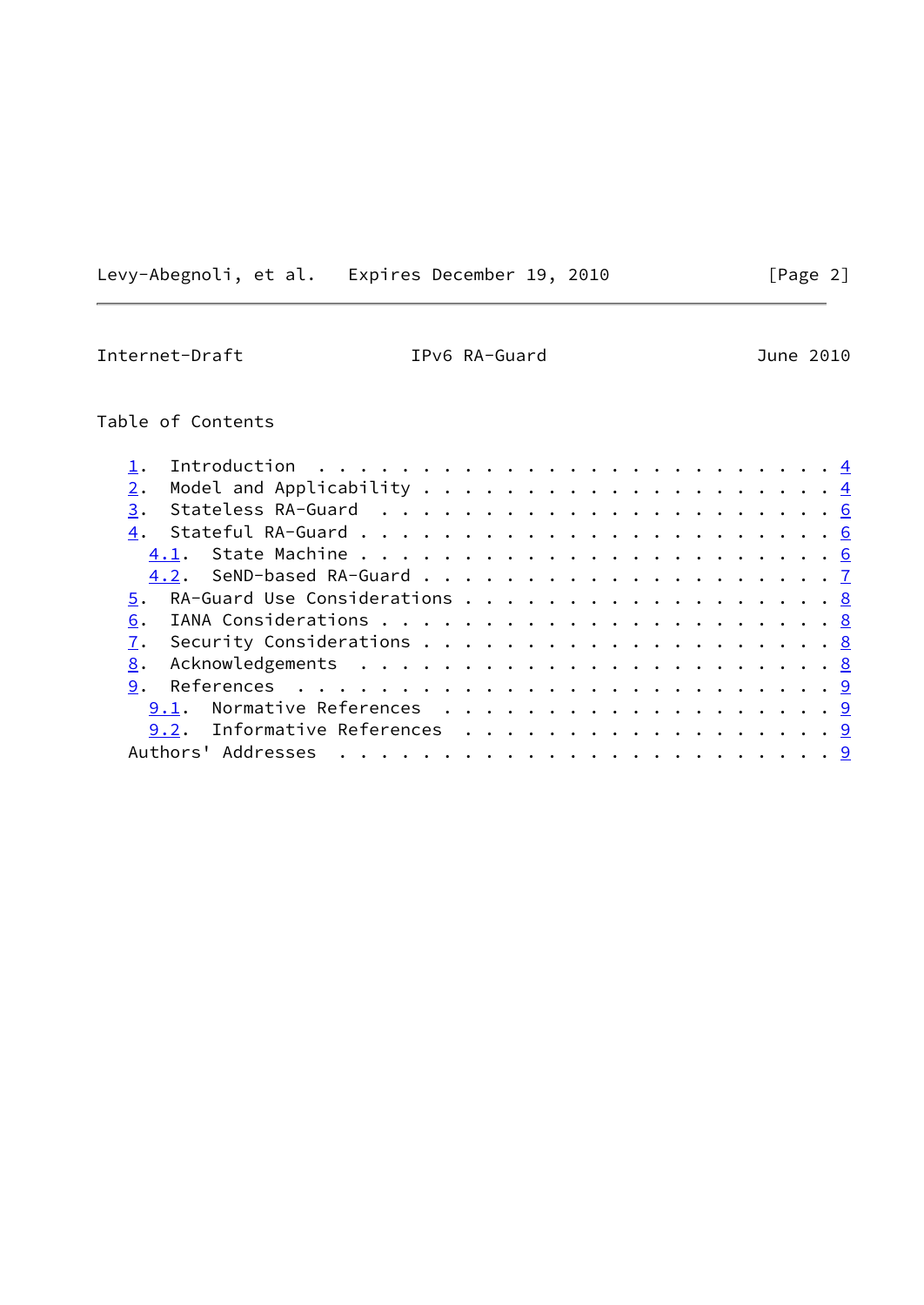Levy-Abegnoli, et al. Expires December 19, 2010 [Page 3]

<span id="page-3-1"></span>Internet-Draft IPv6 RA-Guard June 2010

# <span id="page-3-0"></span>[1](#page-3-0). Introduction

 When operating IPv6 in a shared L2 network segment without complete SeND support by all devices connected or without the availability of the infrastructure necessary to support SeND, there is always the risk of facing operational problems due to rogue Router Advertisements generated maliciously or unintentionally by unauthorized or improperly configured routers connecting to the segment.

 There are several examples of work done on this topic which resulted in several related studies [[reference1\]](#page-9-5) [\[reference2\]](#page-9-6) [\[reference3\]](#page-9-7).This document describes a solution framework for the rogue-RA problem where network segments are designed around a single or a set of L2-switching devices capable of identifying invalid RAs and blocking them. The solutions developed within this framework can span the spectrum from basic (where the port of the L2 device is statically instructed to forward or not to forward RAs received from the connected device) to advanced (where a criteria is used by the L2 device to dynamically validate or invalidate a received RA, this criteria can even be based on SeND mechanisms).

# <span id="page-3-2"></span>[2](#page-3-2). Model and Applicability

 RA-Guard applies to an environment where all messages between IPv6 end-devices traverse the controlled L2 networking devices. It does not apply to a shared media such as an Ethernet hub, when devices can communicate directly without going through an RA-Guard capable L2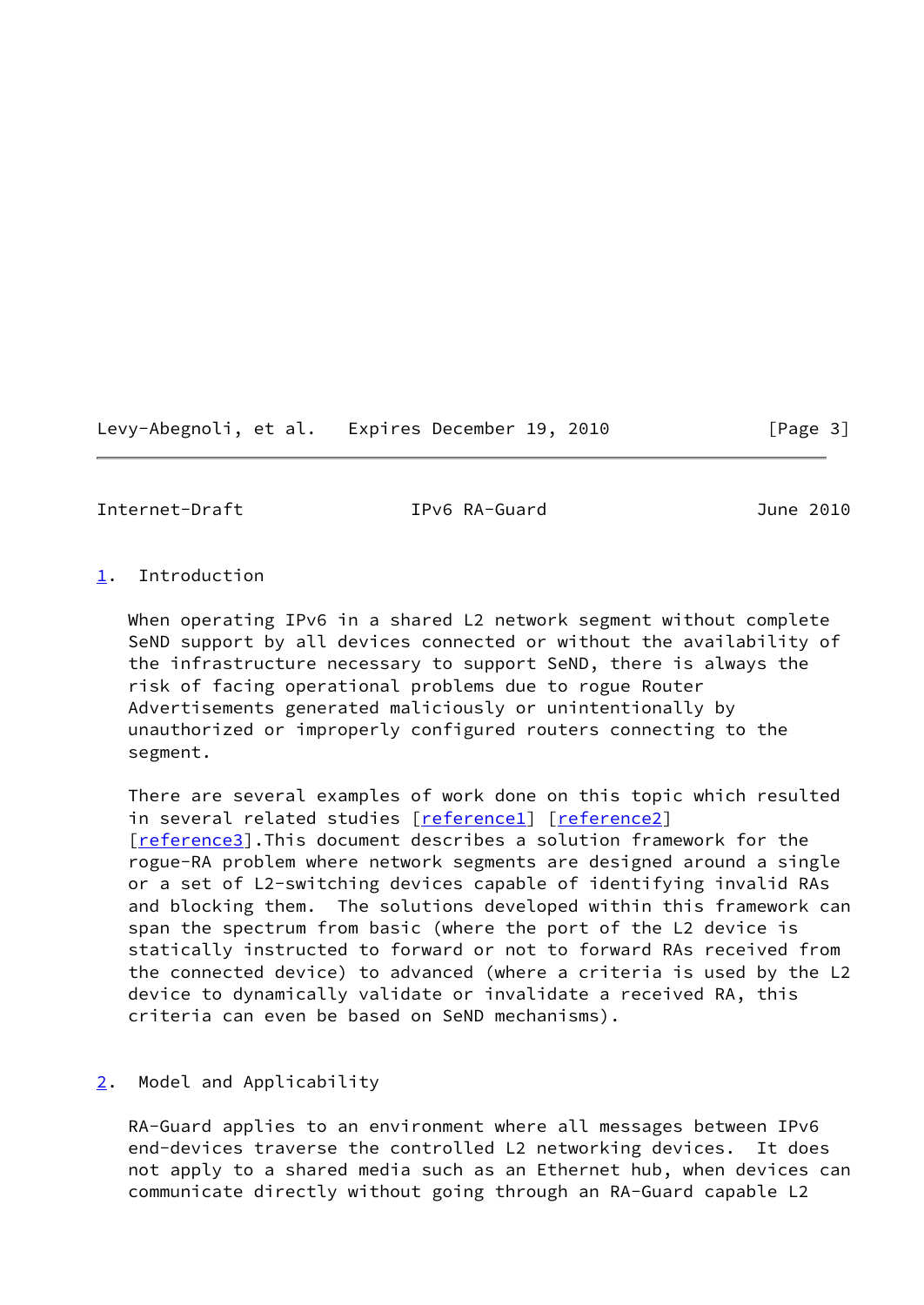networking device.

Figure 1 illustrates a deployment scenario for RA-Guard.

Levy-Abegnoli, et al. Expires December 19, 2010 [Page 4]

Internet-Draft IPv6 RA-Guard June 2010



 RA-Guard does not intend to provide a substitute for SeND based solutions. It actually intends to provide complementary solutions in those environments where SeND might not be suitable or fully supported by all devices involved. It may take time until SeND is ubiquitous in IPv6 networks and some of its large scale deployment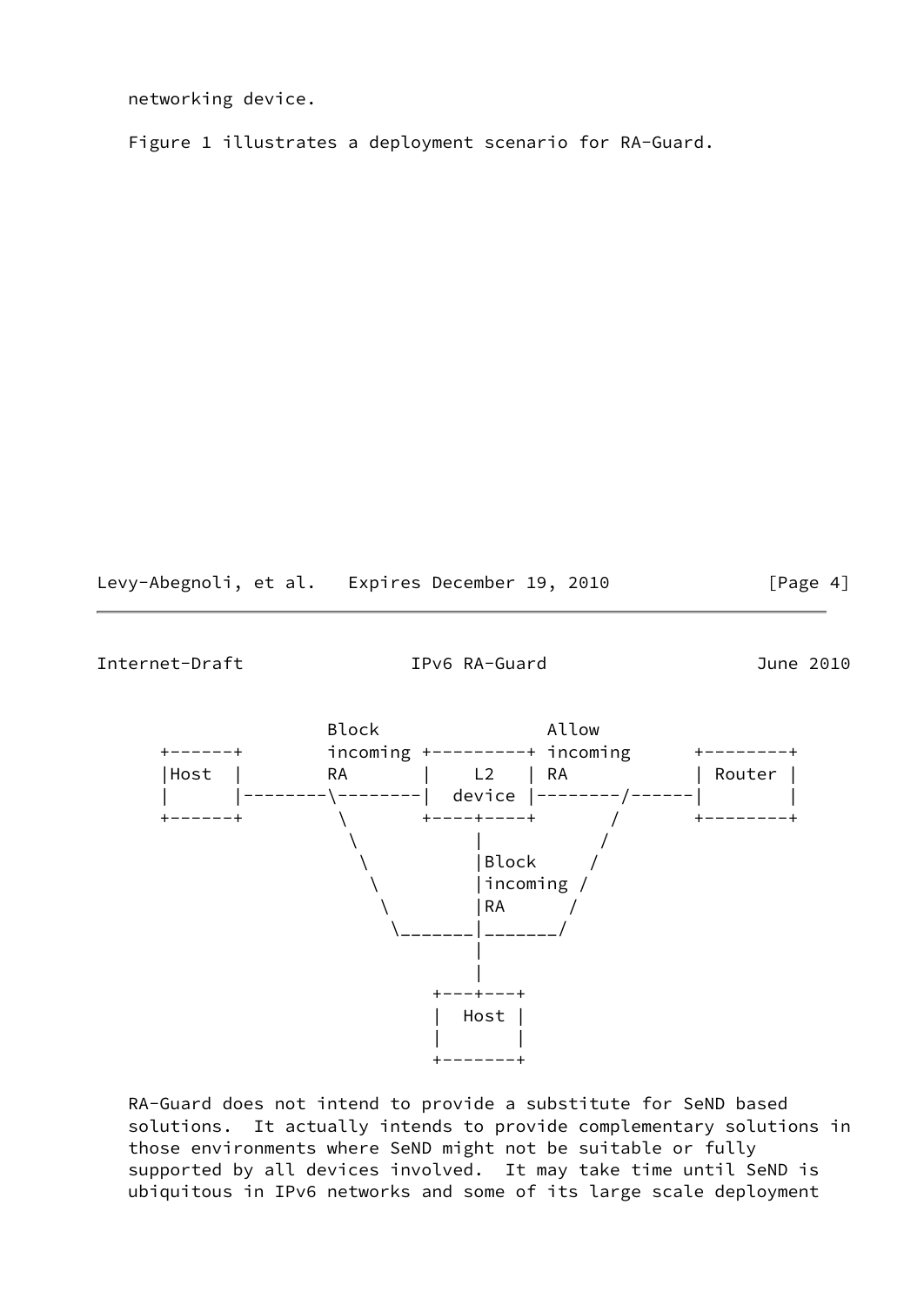aspects are sorted out such as provisioning hosts with trust anchors. It is also reasonable to expect that some devices might not consider implementing SeND at all such as IPv6 enabled sensors. An RA-Guard implementation which SeND-validates RAs on behalf of hosts would potentially simplify some of these challenges.

 RA-Guard can be seen as a superset of SEND with regard to router authorization. Its purpose is to filter Router Advertisements based on a set of criteria, from a simplistic "RA disallowed on a given interface" to "RA allowed from pre-defined sources" and up to full fledge SeND "RA allowed from authorized sources only".

 In addition to this granularity on the criteria for filtering out Router Advertisements, RA-Guard introduces the concept of router authorization proxy. Instead of each node on the link analyzing RAs and making an individual decision, a legitimate node-in-the-middle performs the analysis on behalf of all other nodes on the link. The analysis itself is not different from what each node would do: if SeND is enabled, the RA is checked against X.509 certificates. If any other criteria is in use, such as known L3 (addresses) or L2 (link-layer address, port number) legitimate sources of RAs, the node-in-the middle can use this criteria and filter out any RA that does not comply. If this node-in-the-middle is a L2 device, it will not change the content of the validated RA, and avoid any of the nd proxy pitfalls.

| Levy-Abegnoli, et al. Expires December 19, 2010 |  | [Page 5] |
|-------------------------------------------------|--|----------|
|                                                 |  |          |

<span id="page-5-1"></span>Internet-Draft IPv6 RA-Guard June 2010

 RA-Guard intends to provide simple solutions to the rogue-RA problem in contexts where simplicity is required while leveraging SeND in an context environment consisting of with a mix of SeND capable devices (L2 switches and routers) and devices that do not consistently use SeND. Furthermore, RA-Guard is useful to simplify SeND deployments, as only the L2 switch and the routers are required to carry certificates (their own and the trust anchor certificates).

<span id="page-5-0"></span>[3](#page-5-0). Stateless RA-Guard

 Stateless RA-Guard examines incoming RAs and decide whether to forward or block them based solely on information found in the message or in the L2-device configuration. Typical information available in the frames received, useful for RA validation is: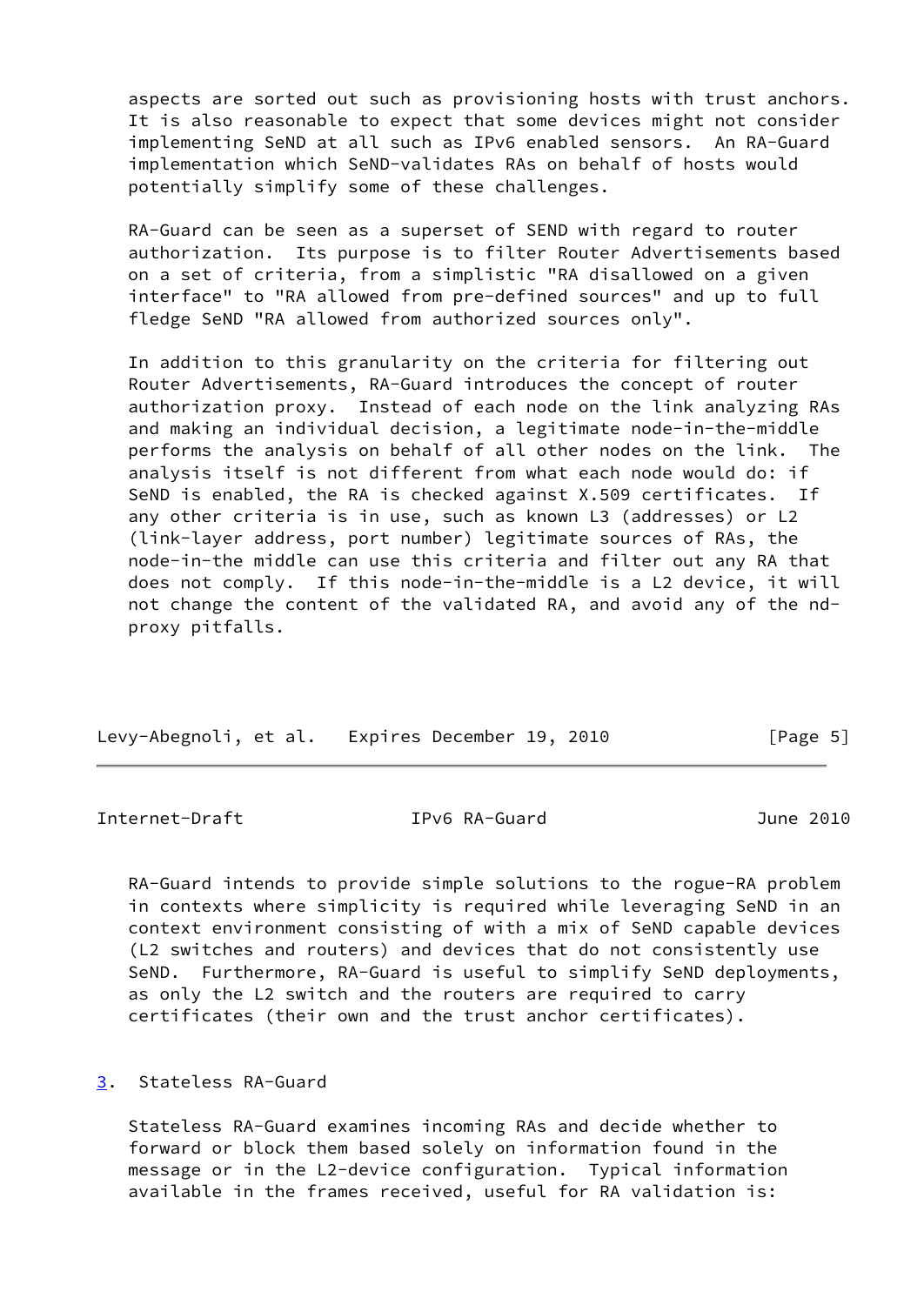- o Link-layer address of the sender
- o Port on which the frame was received
- o IP source address
- o Prefix list

 The following configuration information created on the L2-device can be made available to RA-Guard, to validate against the information found in the received RA frame:

- o Allowed/Disallowed link-layer address of RA-sender
- o Allowed/Disallowed ports for receiving RAs
- o Allowed/Disallowed IP source addresses of RA-sender
- o Allowed Prefix list and Prefix ranges
- o Router Priority

Once the L2 device has validated the content of the RA frame against the configuration, it forwards the RA to destination, whether unicast or multicast. Otherwise, the RA is dropped.

<span id="page-6-0"></span>[4](#page-6-0). Stateful RA-Guard

<span id="page-6-1"></span>[4.1](#page-6-1). State Machine

 Stateful RA-Guard learns dynamically about legitimate RA senders, and store this information for allowing subsequent RAs. A simple stateful scheme would be for the L2-device to listen to RAs during a certain period of time, then to allow subsequent RAs only on those ports on which valid RAs were received during this period. A more sophisticated stateful scheme is based on SeND, and is described in [Section 4.2](#page-7-0).

| Levy-Abegnoli, et al. | Expires December 19, 2010 | [Page 6] |
|-----------------------|---------------------------|----------|
|-----------------------|---------------------------|----------|

<span id="page-6-2"></span>Internet-Draft IPv6 RA-Guard June 2010

 The state machine for stateful RA-Guard can be global, per-interface, or per-peer, depending on the scheme used for authorizing RAs.

 When RA-Guard is SEND-based, the state machine is per-peer and defined in [[RFC3971\]](https://datatracker.ietf.org/doc/pdf/rfc3971).

 When RA-Guard is using a discovery method, the state-machine of the RA-Guard capability consists of four different states: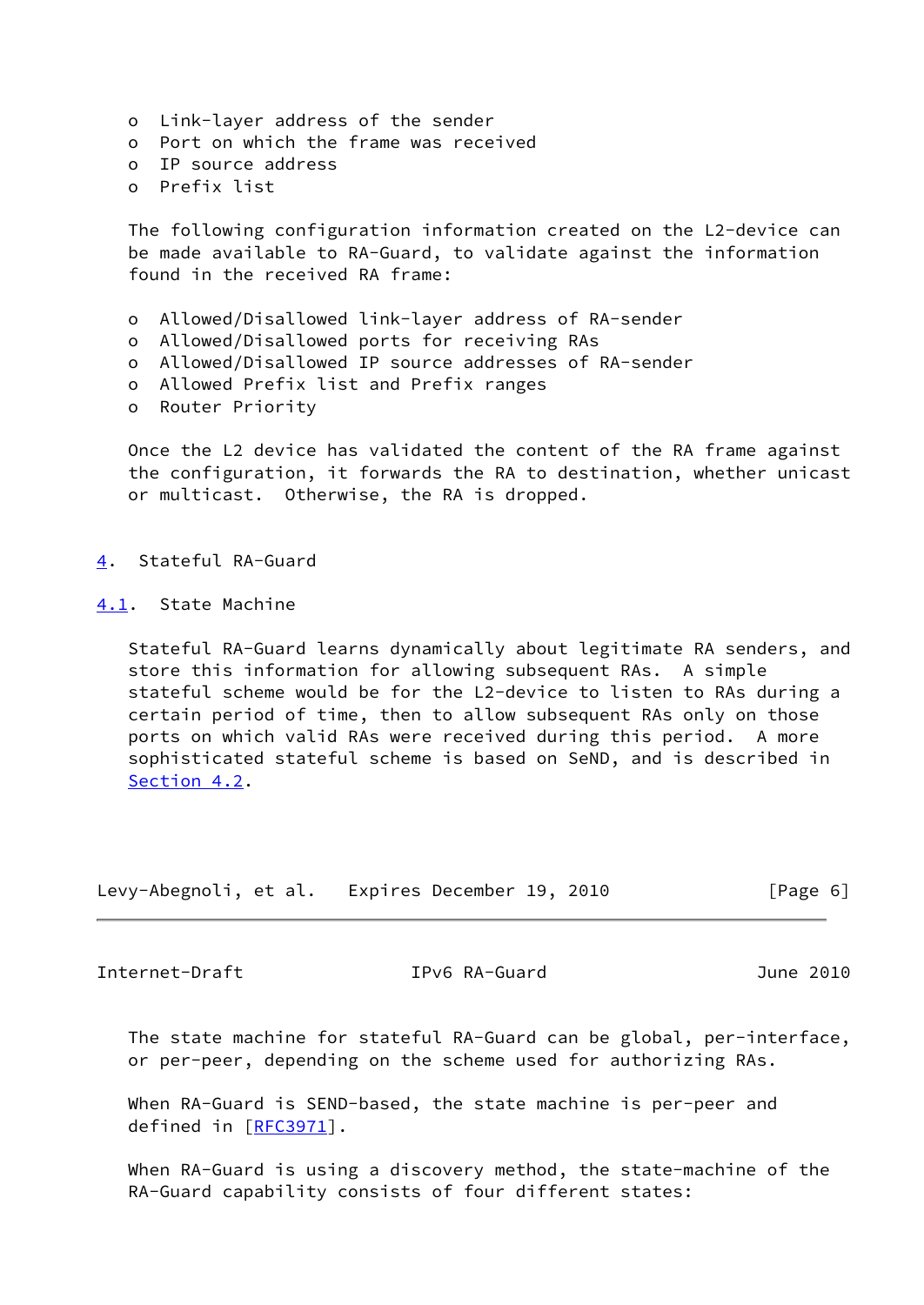o State 1: OFF

 A device or interface in RA-Guard "OFF" state, operates as if the RA-Guard capability is not available.

o State 2: LEARNING

 A device or interface in the RA-Guard "Learning" state is actively acquiring information about the devices connected to its interfaces. The learning process takes place over a pre defined period of time by capturing router advertisements or it can be event triggered. The information gathered is compared against pre-defined criteria which qualify the validity of the RAs.

 In this state, the RA-Guard enabled device or interface is either blocking all RAs until their validity is verified or, alternatively it can temporarily forward the RAs until the decision is being made.

o State 3: BLOCKING

 A device or interface running RA-Guard and in Blocking state will block ingress RA-messages.

o State 4: FORWARDING

 A device or interface running RA-Guard and in Forwarding state will accept ingress RAs and forward them to their destination/

 The transition between these states can be triggered by manual configuration or by meeting a pre-defined criteria.

# <span id="page-7-0"></span>[4.2](#page-7-0). SeND-based RA-Guard

 In this scenario, the L2 device is blocking or forwarding RAs based on SeND considerations. Upon capturing an RA on the interface, the L2-device will first verify the CGA address and the RSA signature, as specified in section [5 of \[RFC3971\]](https://datatracker.ietf.org/doc/pdf/rfc3971#section-5). RA should be dropped in case of failure of this verification. It will then apply host behavior as described in section [6.4.6 of \[RFC3971\].](https://datatracker.ietf.org/doc/pdf/rfc3971#section-6.4.6) In particular, the L2 device will attempt to retrieve a valid certificate from its cache for the public key referred to in the RA. If such certificate is found, the L2 device will forward the RA to destination. If not, the L2 device will generate a CPS, sourced with UNSPECIFIED address, to query the router certificate(s). It will then capture the CPA(s),

Levy-Abegnoli, et al. Expires December 19, 2010 [Page 7]

<span id="page-7-1"></span>Internet-Draft IPv6 RA-Guard June 2010

and attempt to validate the certificate chain. Failure to validate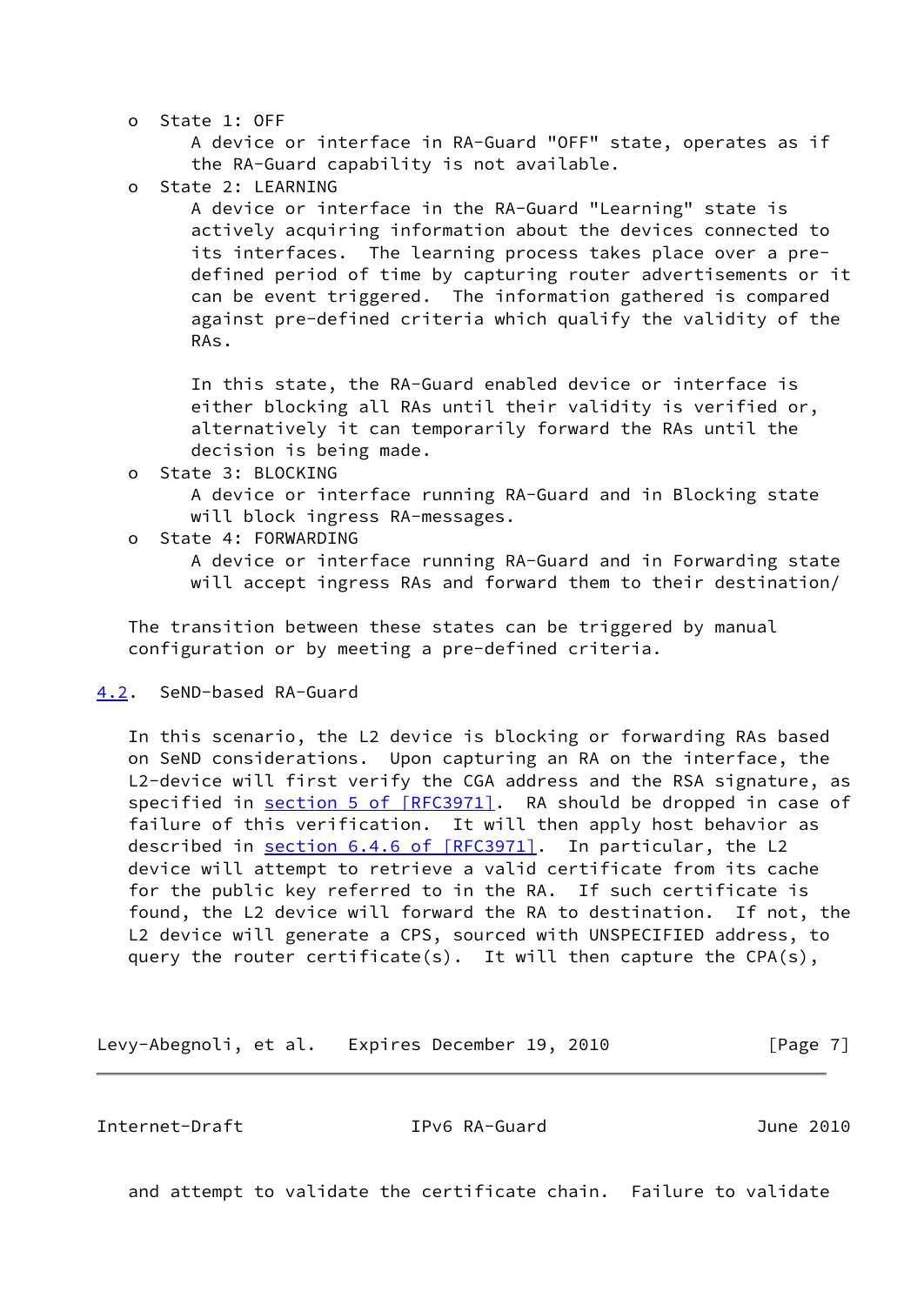the chain will result in dropping the RA. Upon validation success, the L2 device will forward the RA to destination and and store the router certificate in its cache.

 In order to operate in this scenario, the L2-device should be provisioned with a trust anchor certificate, as specified in [section](https://datatracker.ietf.org/doc/pdf/rfc3971#section-6) [6 of \[RFC3971\]](https://datatracker.ietf.org/doc/pdf/rfc3971#section-6). It may also establish a layer-3 connectivity with a CRL server and/or with and NTP server. Bootstrapping issue in this case can be resolved by using the configuration method to specify a trusted port to a first router, and send-based-ra-guard method on all other ports. The first router can then be used for NTP and CRL connectivity.

# <span id="page-8-1"></span>[5](#page-8-1). RA-Guard Use Considerations

 The RA-Guard mechanism is effective only when all messages between IPv6 devices in the target environment traverse controlled L2 networking devices. In the case of environments such as Ethernet hubs, devices can communicate directly without going through an RA- Guard capable L2 networking device, the RA-Guard feature cannot protect against rogue-RAs.

 RA-Guard mechanisms do not offer protection in environments where IPv6 traffic is tunneled.

<span id="page-8-0"></span>[6](#page-8-0). IANA Considerations

There are no extra IANA consideration for this document.

<span id="page-8-2"></span>[7](#page-8-2). Security Considerations

 Once RA-Guard has setup the proper criteria, for example, it identified that a port is allowed to receive RAs, or it identified legitimate sources of RA, or certificate base, then there is no possible instances of accidentlly filtered legitimate RA's assuming the RA-Guard filter enforcement follows strictly the RA-Guard criteria's.

## <span id="page-8-3"></span>[8](#page-8-3). Acknowledgements

 The authors dedicate this document to the memory of Jun-ichiro Hagino (itojun) for his contributions to the development and deployment of IPv6.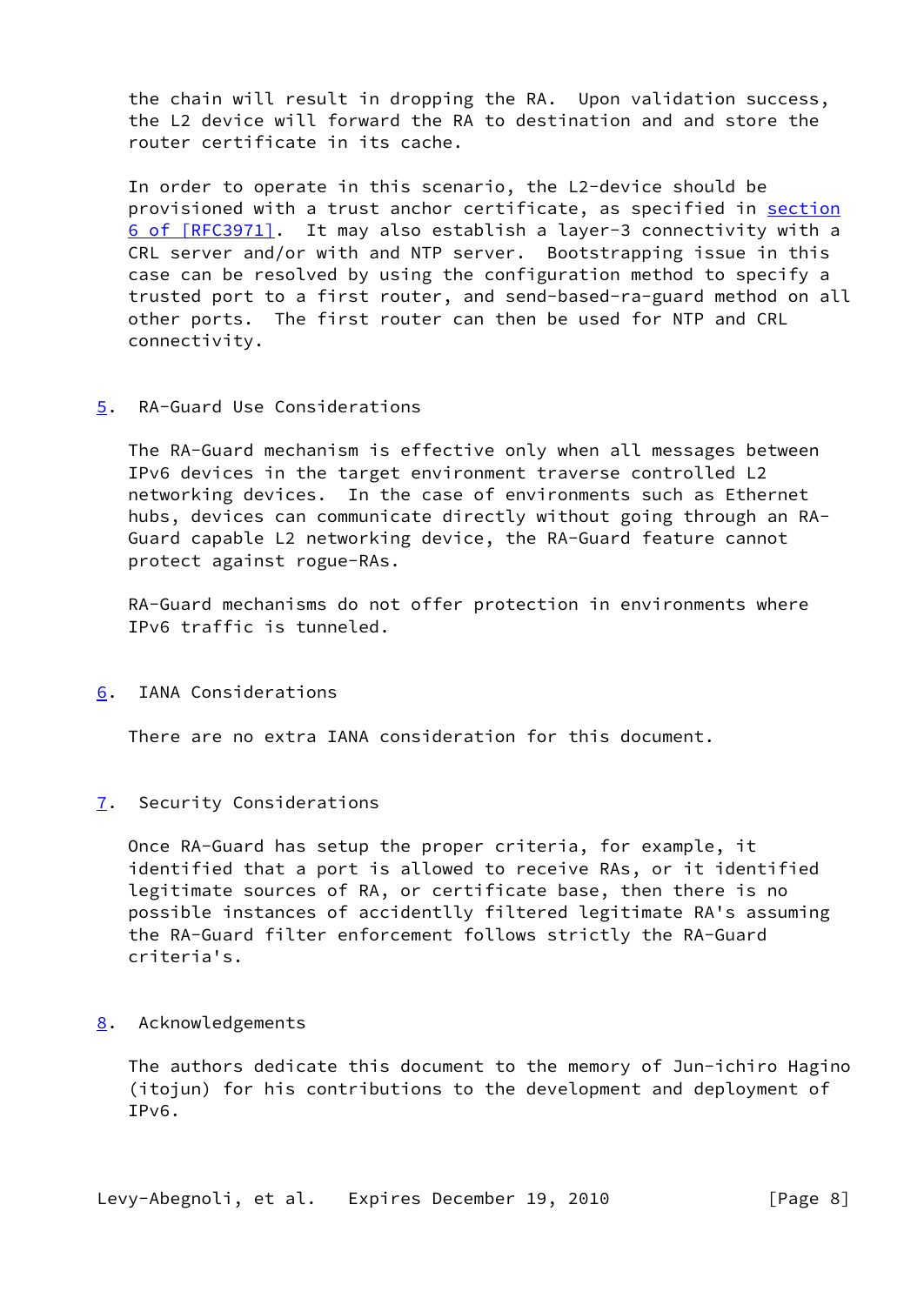<span id="page-9-2"></span>Internet-Draft IPv6 RA-Guard June 2010

#### <span id="page-9-1"></span>[9](#page-9-1). References

## <span id="page-9-3"></span>[9.1](#page-9-3). Normative References

[RFC3971] Arkko, J., Kempf, J., Zill, B., and P. Nikander, "SEcure Neighbor Discovery (SEND)", [RFC 3971,](https://datatracker.ietf.org/doc/pdf/rfc3971) March 2005.

### <span id="page-9-4"></span>[9.2](#page-9-4). Informative References

#### <span id="page-9-5"></span>[reference1]

 LORIA/INRIA, "NDPMon - IPv6 Neighbor Discovery Protocol Monitor (<http://ndpmon.sourceforge.net/>)", November 2007.

#### <span id="page-9-6"></span>[reference2]

 KAME Project, "rafixd - developed at KAME - An active rogue RA nullifier ([http://www.kame.net/dev/cvsweb2.cgi/](http://www.kame.net/dev/cvsweb2.cgi/kame/kame/kame/rafixd/) [kame/kame/kame/rafixd/](http://www.kame.net/dev/cvsweb2.cgi/kame/kame/kame/rafixd/))", November 2007.

#### <span id="page-9-7"></span>[reference3]

 Hagino (itojun), Jun-ichiro., "Discussion of the various solutions [\(http://ipv6samurais.com/ipv6samurais/](http://ipv6samurais.com/ipv6samurais/demystified/rogue-RA.html) [demystified/rogue-RA.html\)](http://ipv6samurais.com/ipv6samurais/demystified/rogue-RA.html)", 2007.

#### <span id="page-9-0"></span>[reference4]

 Chown, Tim. and Stig. Venaas, "Rogue IPv6 Router Advertisement Problem [\(draft-ietf-v6ops-rogue-ra-00.txt](https://datatracker.ietf.org/doc/pdf/draft-ietf-v6ops-rogue-ra-00.txt))", May 2009.

### Authors' Addresses

 Eric Levy Abegnoli Cisco Systems Village d'Entreprises Green Side - 400, Avenue Roumanille Biot - Sophia Antipolis, PROVENCE-ALPES-COTE D'AZUR 06410 France

 Phone: +33 49 723 2620 Email: elevyabe@cisco.com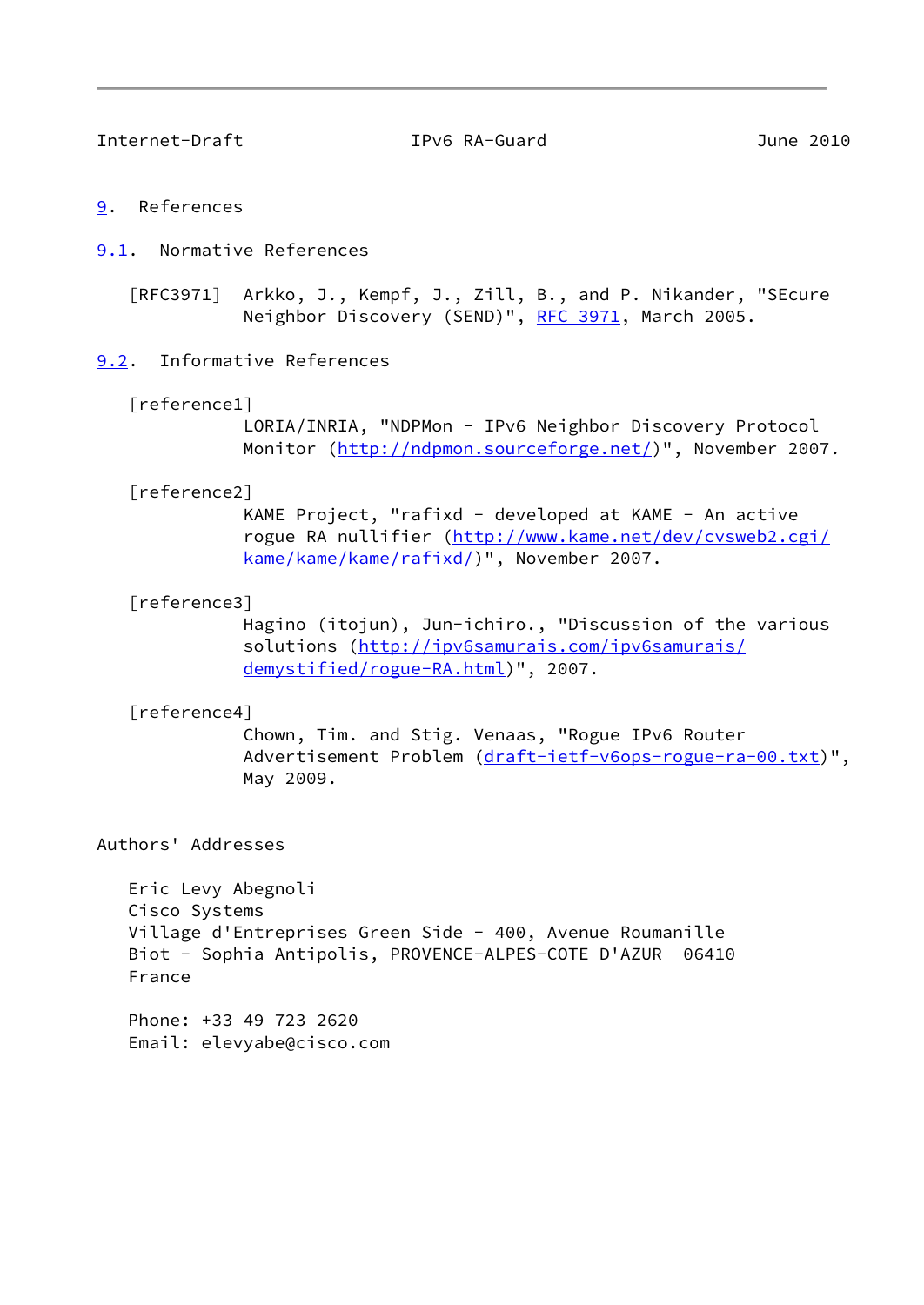Internet-Draft IPv6 RA-Guard June 2010

 Gunter Van de Velde Cisco Systems De Kleetlaan 6a Diegem 1831 Belgium

 Phone: +32 2704 5473 Email: gunter@cisco.com

 Ciprian Popoviciu Cisco Systems 7025-6 Kit Creek Road Research Triangle Park, North Carolina NC 27709-4987 USA

 Phone: +1 919 392-3723 Email: cpopovic@cisco.com

 Janos Mohacsi NIIF/Hungarnet 18-22 Victor Hugo Budapest H-1132 Hungary

 Phone: tbc Email: mohacsi@niif.hu